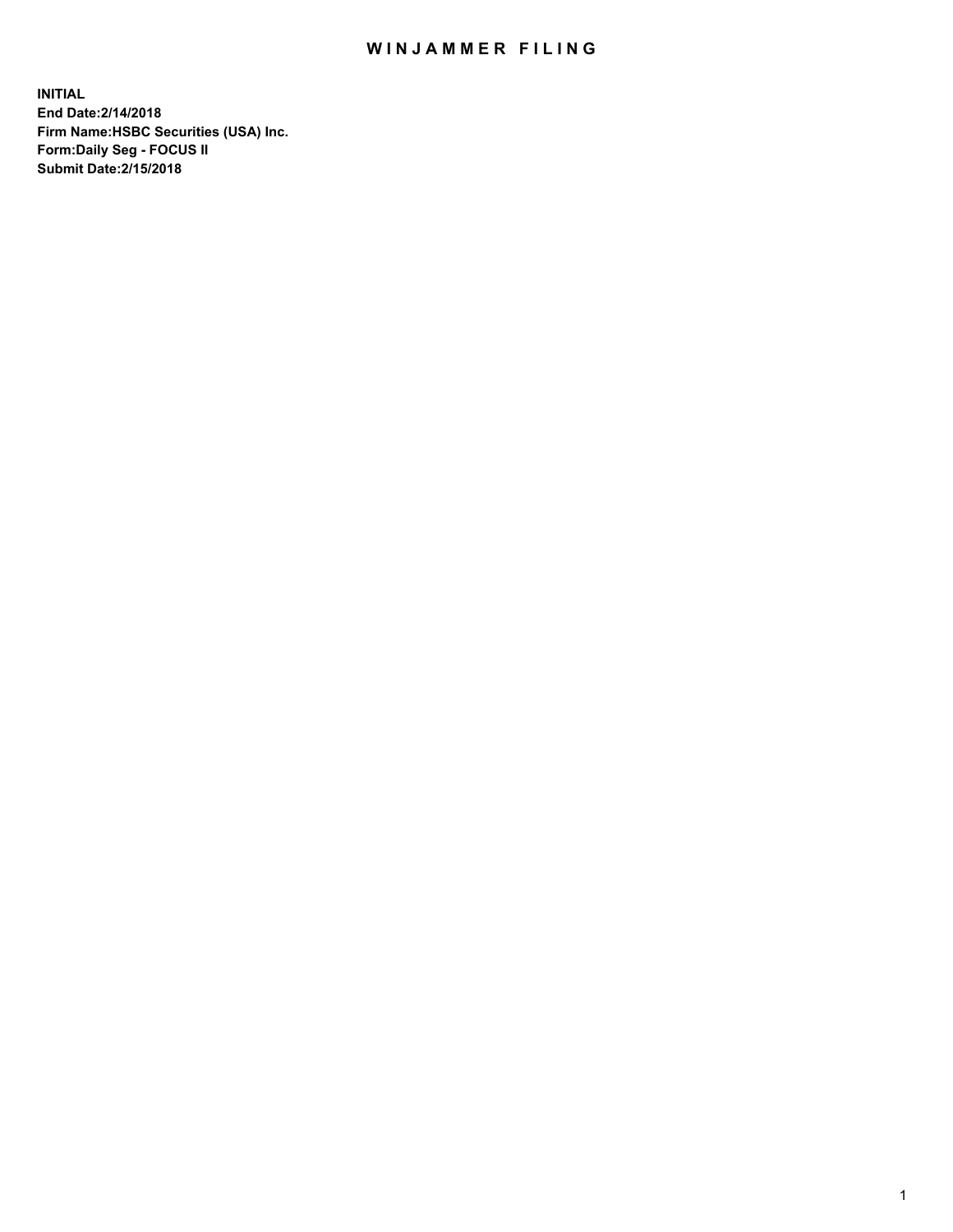## **INITIAL End Date:2/14/2018 Firm Name:HSBC Securities (USA) Inc. Form:Daily Seg - FOCUS II Submit Date:2/15/2018 Daily Segregation - Cover Page**

| Name of Company<br><b>Contact Name</b><br><b>Contact Phone Number</b><br><b>Contact Email Address</b>                                                                                                                                                                                                                         | <b>HSBC Securities (USA) Inc.</b><br><b>Michael Vacca</b><br>212-525-7951<br>michael.vacca@us.hsbc.com |
|-------------------------------------------------------------------------------------------------------------------------------------------------------------------------------------------------------------------------------------------------------------------------------------------------------------------------------|--------------------------------------------------------------------------------------------------------|
| FCM's Customer Segregated Funds Residual Interest Target (choose one):<br>a. Minimum dollar amount: ; or<br>b. Minimum percentage of customer segregated funds required:%; or<br>c. Dollar amount range between: and; or<br>d. Percentage range of customer segregated funds required between: % and %.                       | 98,000,000<br><u>0</u><br><u>00</u><br><u>00</u>                                                       |
| FCM's Customer Secured Amount Funds Residual Interest Target (choose one):<br>a. Minimum dollar amount: ; or<br>b. Minimum percentage of customer secured funds required:%; or<br>c. Dollar amount range between: and; or<br>d. Percentage range of customer secured funds required between: % and %.                         | 25,000,000<br><u>0</u><br><u>00</u><br>00                                                              |
| FCM's Cleared Swaps Customer Collateral Residual Interest Target (choose one):<br>a. Minimum dollar amount: ; or<br>b. Minimum percentage of cleared swaps customer collateral required:%; or<br>c. Dollar amount range between: and; or<br>d. Percentage range of cleared swaps customer collateral required between:% and%. | 122,000,000<br><u>0</u><br><u>00</u><br><u>00</u>                                                      |

Attach supporting documents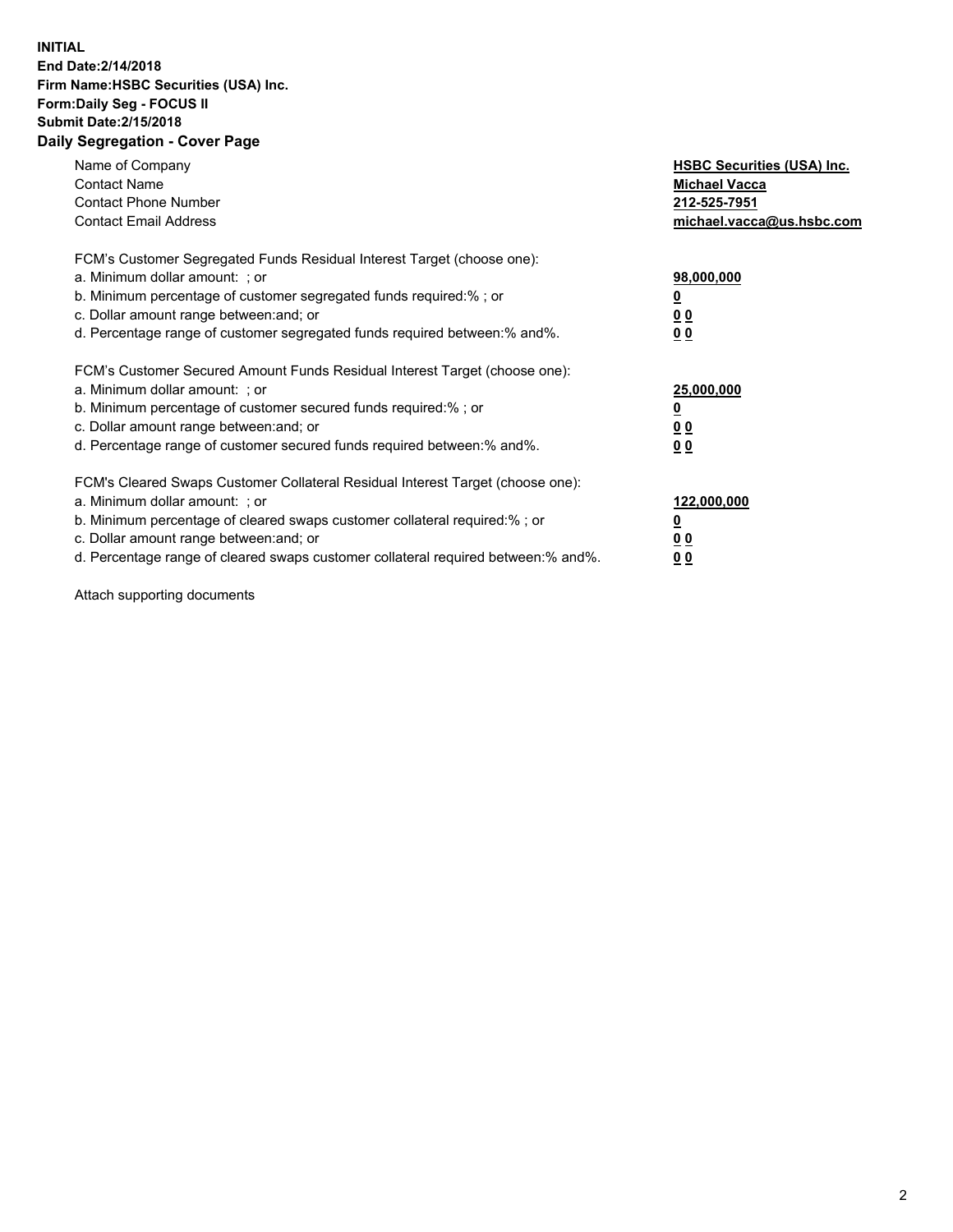**INITIAL End Date:2/14/2018 Firm Name:HSBC Securities (USA) Inc. Form:Daily Seg - FOCUS II Submit Date:2/15/2018 Daily Segregation - Secured Amounts**

Foreign Futures and Foreign Options Secured Amounts Amount required to be set aside pursuant to law, rule or regulation of a foreign government or a rule of a self-regulatory organization authorized thereunder **0** [7305] 1. Net ledger balance - Foreign Futures and Foreign Option Trading - All Customers A. Cash **-1,836,153** [7315] B. Securities (at market) **97,310,714** [7317] 2. Net unrealized profit (loss) in open futures contracts traded on a foreign board of trade **28,542,051** [7325] 3. Exchange traded options a. Market value of open option contracts purchased on a foreign board of trade **0** [7335] b. Market value of open contracts granted (sold) on a foreign board of trade **0** [7337] 4. Net equity (deficit) (add lines 1. 2. and 3.) **124,016,612** [7345] 5. Account liquidating to a deficit and account with a debit balances - gross amount **5,460,309** [7351] Less: amount offset by customer owned securities **-5,448,319** [7352] **11,990** [7354] 6. Amount required to be set aside as the secured amount - Net Liquidating Equity Method (add lines 4 and 5) **124,028,602** [7355] 7. Greater of amount required to be set aside pursuant to foreign jurisdiction (above) or line 6. **124,028,602** [7360] FUNDS DEPOSITED IN SEPARATE REGULATION 30.7 ACCOUNTS 1. Cash in banks A. Banks located in the United States **41,094,365** [7500] B. Other banks qualified under Regulation 30.7 **0** [7520] **41,094,365** [7530] 2. Securities A. In safekeeping with banks located in the United States **34,459,363** [7540] B. In safekeeping with other banks qualified under Regulation 30.7 **0** [7560] **34,459,363** [7570] 3. Equities with registered futures commission merchants A. Cash **0** [7580] B. Securities **0** [7590] C. Unrealized gain (loss) on open futures contracts **0** [7600] D. Value of long option contracts **0** [7610] E. Value of short option contracts **0** [7615] **0** [7620] 4. Amounts held by clearing organizations of foreign boards of trade A. Cash **0** [7640] B. Securities **0** [7650] C. Amount due to (from) clearing organization - daily variation **0** [7660] D. Value of long option contracts **0** [7670] E. Value of short option contracts **0** [7675] **0** [7680] 5. Amounts held by members of foreign boards of trade A. Cash **4,805,736** [7700] B. Securities **62,851,351** [7710] C. Unrealized gain (loss) on open futures contracts **28,542,051** [7720] D. Value of long option contracts **0** [7730] E. Value of short option contracts **0** [7735] **96,199,138** [7740] 6. Amounts with other depositories designated by a foreign board of trade **0** [7760] 7. Segregated funds on hand **0** [7765] 8. Total funds in separate section 30.7 accounts **171,752,866** [7770] 9. Excess (deficiency) Set Aside for Secured Amount (subtract line 7 Secured Statement Page 1 from Line 8) **47,724,264** [7380] 10. Management Target Amount for Excess funds in separate section 30.7 accounts **25,000,000** [7780] 11. Excess (deficiency) funds in separate 30.7 accounts over (under) Management Target **22,724,264** [7785]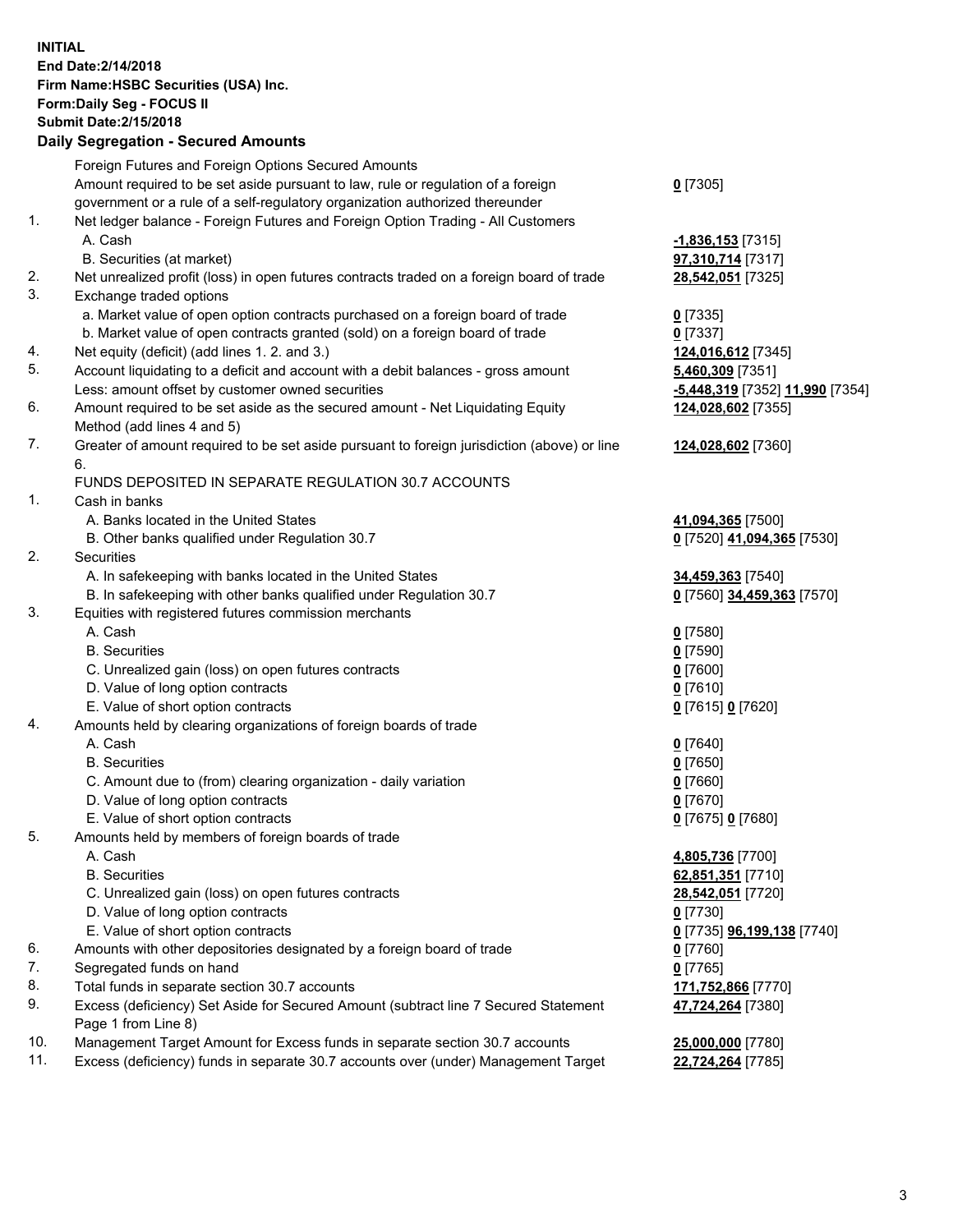**INITIAL End Date:2/14/2018 Firm Name:HSBC Securities (USA) Inc. Form:Daily Seg - FOCUS II Submit Date:2/15/2018 Daily Segregation - Segregation Statement** SEGREGATION REQUIREMENTS(Section 4d(2) of the CEAct) 1. Net ledger balance A. Cash **253,508,257** [7010] B. Securities (at market) **1,190,142,720** [7020] 2. Net unrealized profit (loss) in open futures contracts traded on a contract market **221,428,314** [7030] 3. Exchange traded options A. Add market value of open option contracts purchased on a contract market **171,891,366** [7032] B. Deduct market value of open option contracts granted (sold) on a contract market **-18,619,292** [7033] 4. Net equity (deficit) (add lines 1, 2 and 3) **1,818,351,365** [7040] 5. Accounts liquidating to a deficit and accounts with debit balances - gross amount **34,633,381** [7045] Less: amount offset by customer securities **-34,618,270** [7047] **15,111** [7050] 6. Amount required to be segregated (add lines 4 and 5) **1,818,366,476** [7060] FUNDS IN SEGREGATED ACCOUNTS 7. Deposited in segregated funds bank accounts A. Cash **42,492,143** [7070] B. Securities representing investments of customers' funds (at market) **0** [7080] C. Securities held for particular customers or option customers in lieu of cash (at market) **218,889,412** [7090] 8. Margins on deposit with derivatives clearing organizations of contract markets A. Cash **470,352,157** [7100] B. Securities representing investments of customers' funds (at market) **0** [7110] C. Securities held for particular customers or option customers in lieu of cash (at market) **955,082,078** [7120] 9. Net settlement from (to) derivatives clearing organizations of contract markets **78,206,345** [7130] 10. Exchange traded options A. Value of open long option contracts **171,891,366** [7132] B. Value of open short option contracts **-18,619,292** [7133] 11. Net equities with other FCMs A. Net liquidating equity **11,350,659** [7140] B. Securities representing investments of customers' funds (at market) **0** [7160] C. Securities held for particular customers or option customers in lieu of cash (at market) **0** [7170] 12. Segregated funds on hand **16,171,230** [7150] 13. Total amount in segregation (add lines 7 through 12) **1,945,816,098** [7180] 14. Excess (deficiency) funds in segregation (subtract line 6 from line 13) **127,449,622** [7190] 15. Management Target Amount for Excess funds in segregation **98,000,000** [7194] **29,449,622** [7198]

16. Excess (deficiency) funds in segregation over (under) Management Target Amount Excess